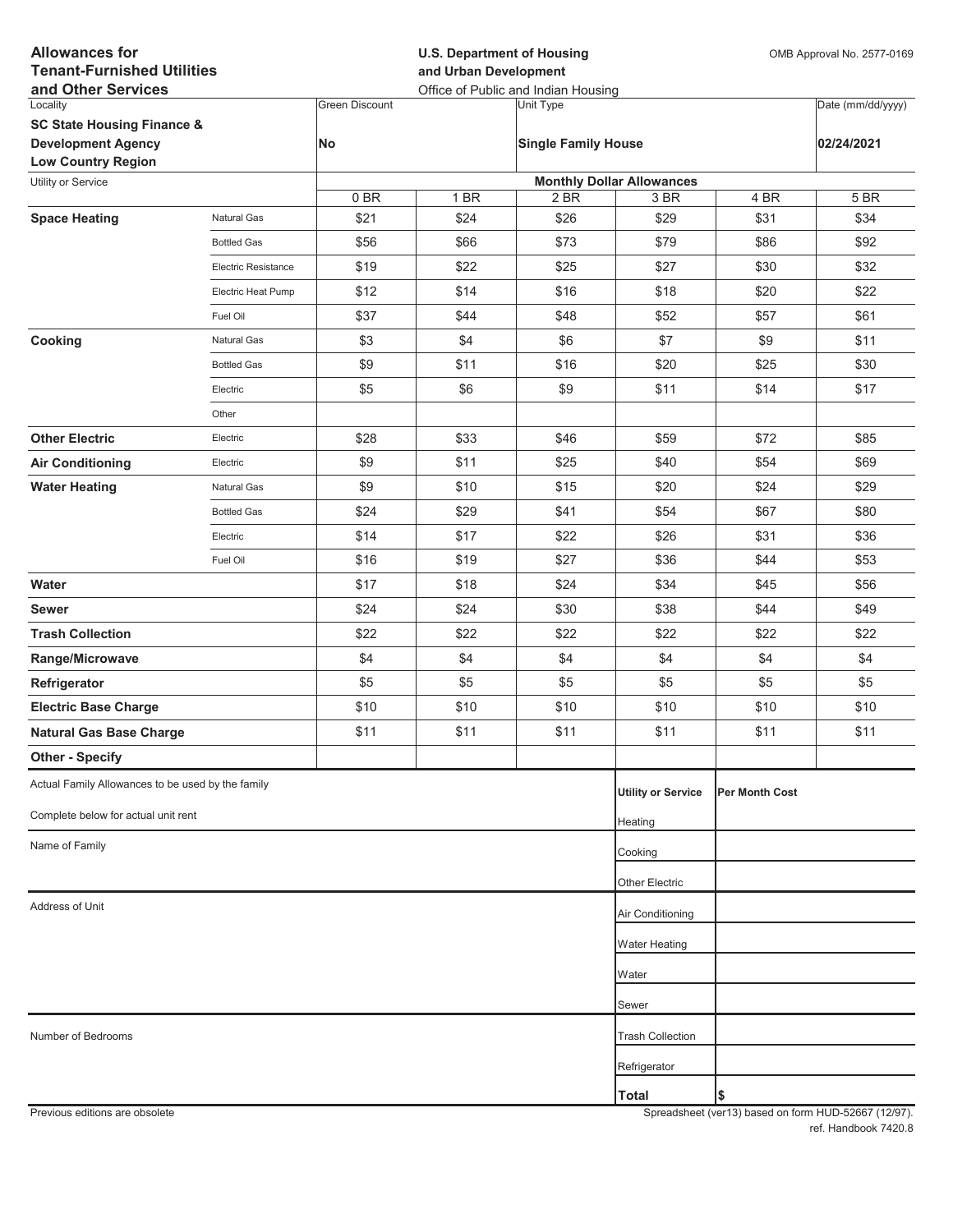| <b>Allowances for</b><br><b>Tenant-Furnished Utilities</b><br>and Other Services |                            | <b>U.S. Department of Housing</b><br>and Urban Development<br>Office of Public and Indian Housing |      |                            |                                                     | OMB Approval No. 2577-0169 |                   |
|----------------------------------------------------------------------------------|----------------------------|---------------------------------------------------------------------------------------------------|------|----------------------------|-----------------------------------------------------|----------------------------|-------------------|
| Locality                                                                         |                            | <b>Green Discount</b>                                                                             |      | Unit Type                  |                                                     |                            | Date (mm/dd/yyyy) |
| <b>SC State Housing Finance &amp;</b>                                            |                            |                                                                                                   |      |                            |                                                     |                            |                   |
| <b>Development Agency</b>                                                        |                            | <b>ENERGY STAR</b>                                                                                |      | <b>Single Family House</b> |                                                     |                            | 02/24/2021        |
| <b>Low Country Region</b>                                                        |                            |                                                                                                   |      |                            |                                                     |                            |                   |
| Utility or Service                                                               |                            | 0BR                                                                                               | 1 BR | 2 BR                       | <b>Monthly Dollar Allowances</b><br>3 <sub>BR</sub> | 4 BR                       | 5 BR              |
| <b>Space Heating</b>                                                             | Natural Gas                | \$17                                                                                              | \$20 | \$22                       | \$24                                                | \$26                       | \$28              |
|                                                                                  | <b>Bottled Gas</b>         | \$46                                                                                              | \$54 | \$60                       | \$65                                                | \$70                       | \$75              |
|                                                                                  | <b>Electric Resistance</b> | \$16                                                                                              | \$18 | \$20                       | \$22                                                | \$24                       | \$27              |
|                                                                                  | Electric Heat Pump         | \$10                                                                                              | \$11 | \$13                       | \$15                                                | \$16                       | \$18              |
|                                                                                  | Fuel Oil                   | \$31                                                                                              | \$36 | \$39                       | \$43                                                | \$47                       | \$50              |
| Cooking                                                                          | Natural Gas                | \$3                                                                                               | \$3  | \$5                        | \$6                                                 | \$8                        | \$9               |
|                                                                                  | <b>Bottled Gas</b>         | \$8                                                                                               | \$9  | \$13                       | \$17                                                | \$21                       | \$25              |
|                                                                                  | Electric                   | \$4                                                                                               | \$5  | \$7                        | \$9                                                 | \$11                       | \$14              |
|                                                                                  | Other                      |                                                                                                   |      |                            |                                                     |                            |                   |
| <b>Other Electric</b>                                                            | Electric                   | \$23                                                                                              | \$27 | \$38                       | \$48                                                | \$59                       | \$70              |
| <b>Air Conditioning</b>                                                          | Electric                   | \$7                                                                                               | \$9  | \$20                       | \$32                                                | \$44                       | \$56              |
| <b>Water Heating</b>                                                             | Natural Gas                | \$7                                                                                               | \$9  | \$12                       | \$16                                                | \$20                       | \$24              |
|                                                                                  | <b>Bottled Gas</b>         | \$20                                                                                              | \$23 | \$34                       | \$44                                                | \$55                       | \$65              |
|                                                                                  | Electric                   | \$12                                                                                              | \$14 | \$18                       | \$22                                                | \$25                       | \$29              |
|                                                                                  | Fuel Oil                   | \$13                                                                                              | \$16 | \$23                       | \$29                                                | \$36                       | \$43              |
| Water                                                                            |                            | \$17                                                                                              | \$18 | \$24                       | \$34                                                | \$45                       | \$56              |
| <b>Sewer</b>                                                                     |                            | \$24                                                                                              | \$24 | \$30                       | \$38                                                | \$44                       | \$49              |
| <b>Trash Collection</b>                                                          |                            | \$22                                                                                              | \$22 | \$22                       | \$22                                                | \$22                       | \$22              |
| Range/Microwave                                                                  |                            | \$4                                                                                               | \$4  | \$4                        | \$4                                                 | \$4                        | \$4               |
| Refrigerator                                                                     |                            | \$5                                                                                               | \$5  | \$5                        | \$5                                                 | \$5                        | \$5               |
| <b>Electric Base Charge</b>                                                      |                            | \$10                                                                                              | \$10 | \$10                       | \$10                                                | \$10                       | \$10              |
| <b>Natural Gas Base Charge</b>                                                   |                            | \$11                                                                                              | \$11 | \$11                       | \$11                                                | \$11                       | \$11              |
| <b>Other - Specify</b>                                                           |                            |                                                                                                   |      |                            |                                                     |                            |                   |
| Actual Family Allowances to be used by the family                                |                            |                                                                                                   |      |                            | <b>Utility or Service</b>                           | <b>Per Month Cost</b>      |                   |
| Complete below for actual unit rent                                              |                            |                                                                                                   |      |                            | Heating                                             |                            |                   |
| Name of Family                                                                   |                            |                                                                                                   |      |                            | Cooking                                             |                            |                   |
|                                                                                  |                            |                                                                                                   |      |                            | Other Electric                                      |                            |                   |
| Address of Unit                                                                  |                            |                                                                                                   |      |                            | Air Conditioning                                    |                            |                   |
|                                                                                  |                            |                                                                                                   |      |                            | <b>Water Heating</b>                                |                            |                   |
|                                                                                  |                            |                                                                                                   |      |                            | Water                                               |                            |                   |
|                                                                                  |                            |                                                                                                   |      |                            | Sewer                                               |                            |                   |
| Number of Bedrooms                                                               |                            |                                                                                                   |      |                            | <b>Trash Collection</b>                             |                            |                   |
|                                                                                  |                            |                                                                                                   |      |                            | Refrigerator                                        |                            |                   |
|                                                                                  |                            |                                                                                                   |      |                            | <b>Total</b>                                        | \$                         |                   |
|                                                                                  |                            |                                                                                                   |      |                            |                                                     |                            |                   |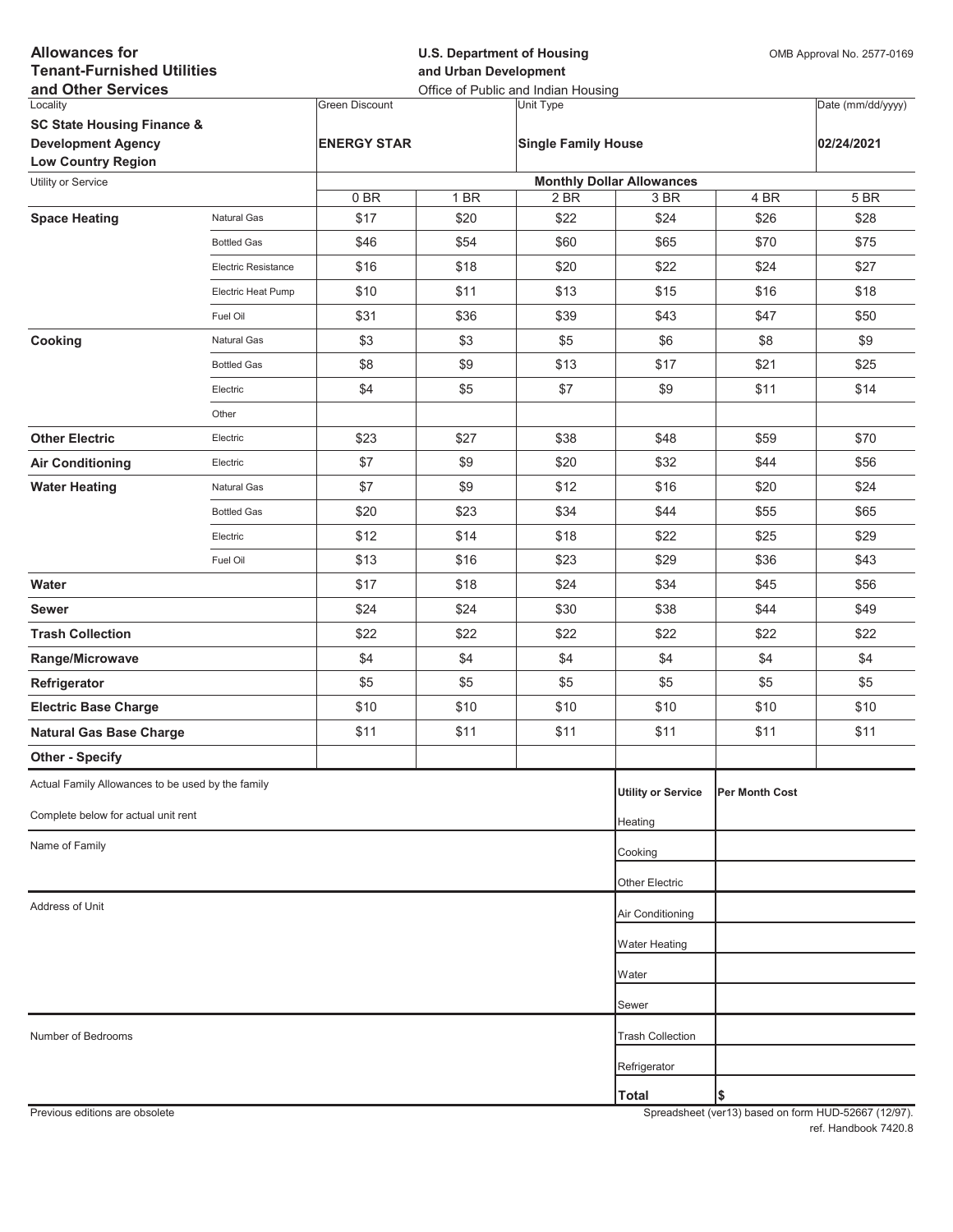| <b>Allowances for</b><br><b>Tenant-Furnished Utilities</b><br>and Other Services |                     | <b>U.S. Department of Housing</b><br>and Urban Development<br>Office of Public and Indian Housing |      |                               |                                                     | OMB Approval No. 2577-0169 |                   |
|----------------------------------------------------------------------------------|---------------------|---------------------------------------------------------------------------------------------------|------|-------------------------------|-----------------------------------------------------|----------------------------|-------------------|
| Locality                                                                         |                     | <b>Green Discount</b>                                                                             |      | Unit Type                     |                                                     |                            | Date (mm/dd/yyyy) |
| <b>SC State Housing Finance &amp;</b>                                            |                     |                                                                                                   |      |                               |                                                     |                            |                   |
| <b>Development Agency</b>                                                        |                     | <b>No</b>                                                                                         |      | <b>Single Family Attached</b> |                                                     |                            | 02/24/2021        |
| <b>Low Country Region</b>                                                        |                     |                                                                                                   |      |                               |                                                     |                            |                   |
| Utility or Service                                                               |                     | 0BR                                                                                               | 1 BR | 2 BR                          | <b>Monthly Dollar Allowances</b><br>3 <sub>BR</sub> | 4 BR                       | 5 BR              |
| <b>Space Heating</b>                                                             | Natural Gas         | \$20                                                                                              | \$23 | \$25                          | \$27                                                | \$29                       | \$31              |
|                                                                                  | <b>Bottled Gas</b>  | \$55                                                                                              | \$64 | \$70                          | \$75                                                | \$80                       | \$86              |
|                                                                                  | Electric Resistance | \$14                                                                                              | \$17 | \$20                          | \$22                                                | \$25                       | \$28              |
|                                                                                  | Electric Heat Pump  | \$10                                                                                              | \$12 | \$14                          | \$15                                                | \$17                       | \$18              |
|                                                                                  | Fuel Oil            | \$36                                                                                              | \$43 | \$46                          | \$50                                                | \$53                       | \$57              |
| Cooking                                                                          | Natural Gas         | \$3                                                                                               | \$4  | \$6                           | \$7                                                 | \$9                        | \$11              |
|                                                                                  | <b>Bottled Gas</b>  | \$9                                                                                               | \$11 | \$16                          | \$20                                                | \$25                       | \$30              |
|                                                                                  | Electric            | \$5                                                                                               | \$6  | \$9                           | \$11                                                | \$14                       | \$17              |
|                                                                                  | Other               |                                                                                                   |      |                               |                                                     |                            |                   |
| <b>Other Electric</b>                                                            | Electric            | \$24                                                                                              | \$28 | \$40                          | \$51                                                | \$62                       | \$73              |
| <b>Air Conditioning</b>                                                          | Electric            | \$12                                                                                              | \$14 | \$24                          | \$35                                                | \$46                       | \$56              |
| <b>Water Heating</b>                                                             | Natural Gas         | \$9                                                                                               | \$10 | \$15                          | \$20                                                | \$24                       | \$29              |
|                                                                                  | <b>Bottled Gas</b>  | \$24                                                                                              | \$29 | \$41                          | \$54                                                | \$67                       | \$80              |
|                                                                                  | Electric            | \$14                                                                                              | \$17 | \$22                          | \$26                                                | \$31                       | \$36              |
|                                                                                  | Fuel Oil            | \$16                                                                                              | \$19 | \$27                          | \$36                                                | \$44                       | \$53              |
| Water                                                                            |                     | \$17                                                                                              | \$18 | \$24                          | \$34                                                | \$45                       | \$56              |
| <b>Sewer</b>                                                                     |                     | \$24                                                                                              | \$24 | \$30                          | \$38                                                | \$44                       | \$49              |
| <b>Trash Collection</b>                                                          |                     | \$22                                                                                              | \$22 | \$22                          | \$22                                                | \$22                       | \$22              |
| Range/Microwave                                                                  |                     | \$4                                                                                               | \$4  | \$4                           | \$4                                                 | \$4                        | \$4               |
| Refrigerator                                                                     |                     | \$5                                                                                               | \$5  | \$5                           | \$5                                                 | \$5                        | \$5               |
| <b>Electric Base Charge</b>                                                      |                     | \$10                                                                                              | \$10 | \$10                          | \$10                                                | \$10                       | \$10              |
| <b>Natural Gas Base Charge</b>                                                   |                     | \$11                                                                                              | \$11 | \$11                          | \$11                                                | \$11                       | \$11              |
| <b>Other - Specify</b>                                                           |                     |                                                                                                   |      |                               |                                                     |                            |                   |
| Actual Family Allowances to be used by the family                                |                     |                                                                                                   |      |                               | <b>Utility or Service</b>                           | Per Month Cost             |                   |
| Complete below for actual unit rent                                              |                     |                                                                                                   |      |                               |                                                     |                            |                   |
|                                                                                  |                     |                                                                                                   |      |                               | Heating                                             |                            |                   |
| Name of Family                                                                   |                     |                                                                                                   |      |                               | Cooking                                             |                            |                   |
|                                                                                  |                     |                                                                                                   |      |                               | Other Electric                                      |                            |                   |
| Address of Unit                                                                  |                     |                                                                                                   |      |                               | Air Conditioning                                    |                            |                   |
|                                                                                  |                     |                                                                                                   |      |                               | <b>Water Heating</b>                                |                            |                   |
|                                                                                  |                     |                                                                                                   |      |                               | Water                                               |                            |                   |
|                                                                                  |                     |                                                                                                   |      |                               | Sewer                                               |                            |                   |
| Number of Bedrooms                                                               |                     |                                                                                                   |      |                               | <b>Trash Collection</b>                             |                            |                   |
|                                                                                  |                     |                                                                                                   |      |                               |                                                     |                            |                   |
|                                                                                  |                     |                                                                                                   |      |                               | Refrigerator                                        |                            |                   |
|                                                                                  |                     |                                                                                                   |      |                               | <b>Total</b>                                        | Ι\$                        |                   |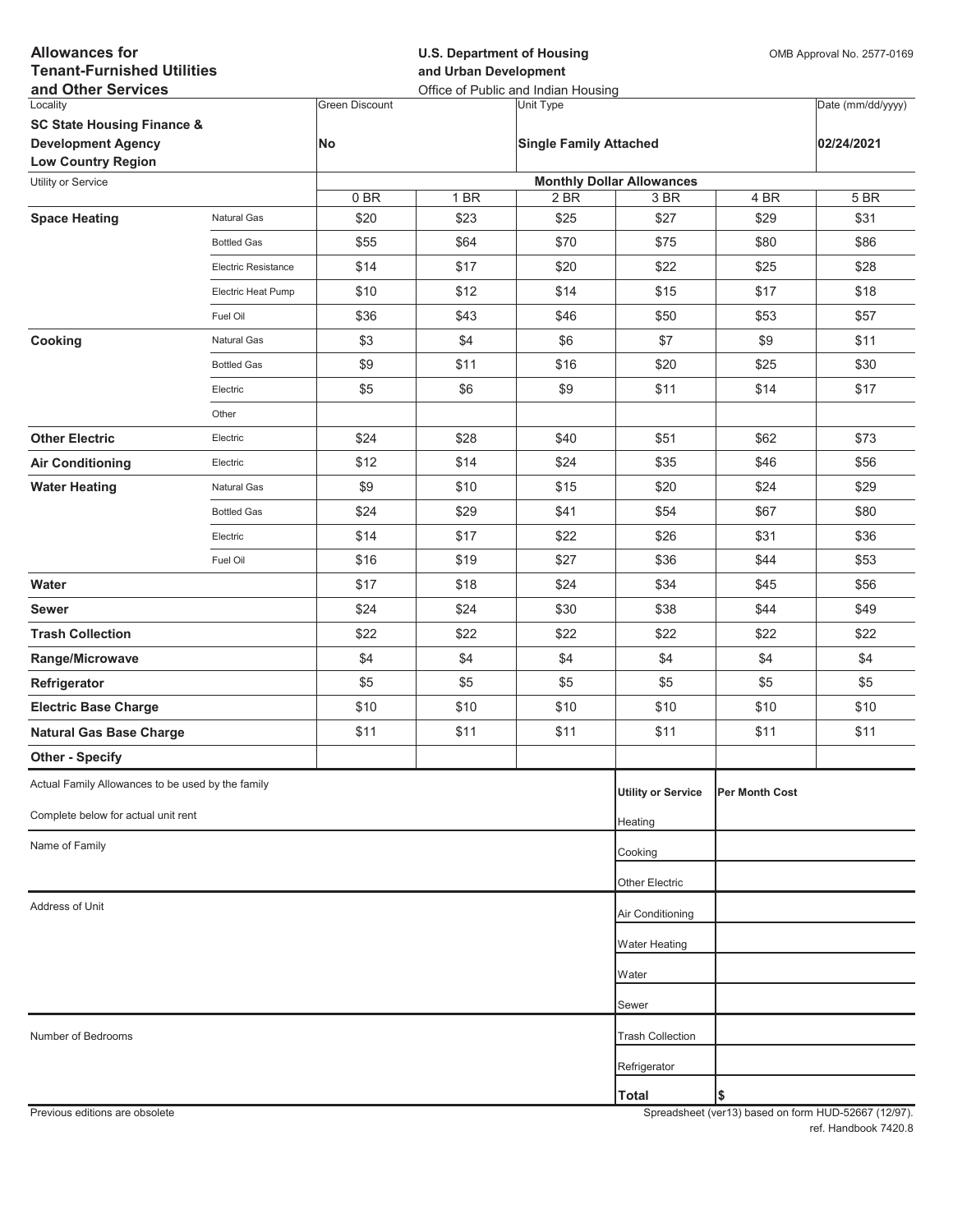| <b>Allowances for</b><br><b>Tenant-Furnished Utilities</b><br>and Other Services |                            | <b>U.S. Department of Housing</b><br>and Urban Development<br>Office of Public and Indian Housing |      |                               |                                          | OMB Approval No. 2577-0169 |                   |
|----------------------------------------------------------------------------------|----------------------------|---------------------------------------------------------------------------------------------------|------|-------------------------------|------------------------------------------|----------------------------|-------------------|
| Locality                                                                         |                            | <b>Green Discount</b>                                                                             |      | <b>Unit Type</b>              |                                          |                            | Date (mm/dd/yyyy) |
| <b>SC State Housing Finance &amp;</b>                                            |                            |                                                                                                   |      |                               |                                          |                            |                   |
| <b>Development Agency</b>                                                        |                            | <b>ENERGY STAR</b>                                                                                |      | <b>Single Family Attached</b> |                                          |                            | 02/24/2021        |
| <b>Low Country Region</b>                                                        |                            |                                                                                                   |      |                               |                                          |                            |                   |
| Utility or Service                                                               |                            | 0BR                                                                                               | 1 BR | 2 BR                          | <b>Monthly Dollar Allowances</b><br>3 BR | 4 BR                       | 5 BR              |
| <b>Space Heating</b>                                                             | Natural Gas                | \$16                                                                                              | \$19 | \$21                          | \$22                                     | \$24                       | \$26              |
|                                                                                  | <b>Bottled Gas</b>         | \$45                                                                                              | \$53 | \$57                          | \$61                                     | \$66                       | \$70              |
|                                                                                  | <b>Electric Resistance</b> | \$12                                                                                              | \$14 | \$16                          | \$19                                     | \$21                       | \$23              |
|                                                                                  | <b>Electric Heat Pump</b>  | \$8                                                                                               | \$10 | \$11                          | \$13                                     | \$14                       | \$15              |
|                                                                                  | Fuel Oil                   | \$30                                                                                              | \$35 | \$38                          | \$41                                     | \$44                       | \$47              |
| Cooking                                                                          | Natural Gas                | \$3                                                                                               | \$3  | \$5                           | \$6                                      | \$8                        | \$9               |
|                                                                                  | <b>Bottled Gas</b>         | \$8                                                                                               | \$9  | \$13                          | \$17                                     | \$21                       | \$25              |
|                                                                                  | Electric                   | \$4                                                                                               | \$5  | \$7                           | \$9                                      | \$11                       | \$14              |
|                                                                                  | Other                      |                                                                                                   |      |                               |                                          |                            |                   |
| <b>Other Electric</b>                                                            | Electric                   | \$20                                                                                              | \$23 | \$33                          | \$42                                     | \$51                       | \$60              |
| <b>Air Conditioning</b>                                                          | Electric                   | \$10                                                                                              | \$11 | \$19                          | \$28                                     | \$37                       | \$46              |
| <b>Water Heating</b>                                                             | Natural Gas                | \$7                                                                                               | \$9  | \$12                          | \$16                                     | \$20                       | \$24              |
|                                                                                  | <b>Bottled Gas</b>         | \$20                                                                                              | \$23 | \$34                          | \$44                                     | \$55                       | \$65              |
|                                                                                  | Electric                   | \$12                                                                                              | \$14 | \$18                          | \$22                                     | \$25                       | \$29              |
|                                                                                  | Fuel Oil                   | \$13                                                                                              | \$16 | \$23                          | \$29                                     | \$36                       | \$43              |
| Water                                                                            |                            | \$17                                                                                              | \$18 | \$24                          | \$34                                     | \$45                       | \$56              |
| <b>Sewer</b>                                                                     |                            | \$24                                                                                              | \$24 | \$30                          | \$38                                     | \$44                       | \$49              |
| <b>Trash Collection</b>                                                          |                            | \$22                                                                                              | \$22 | \$22                          | \$22                                     | \$22                       | \$22              |
| Range/Microwave                                                                  |                            | \$4                                                                                               | \$4  | \$4                           | \$4                                      | \$4                        | \$4               |
| Refrigerator                                                                     |                            | \$5                                                                                               | \$5  | \$5                           | \$5                                      | \$5                        | \$5               |
| <b>Electric Base Charge</b>                                                      |                            | \$10                                                                                              | \$10 | \$10                          | \$10                                     | \$10                       | \$10              |
| <b>Natural Gas Base Charge</b>                                                   |                            | \$11                                                                                              | \$11 | \$11                          | \$11                                     | \$11                       | \$11              |
| <b>Other - Specify</b>                                                           |                            |                                                                                                   |      |                               |                                          |                            |                   |
| Actual Family Allowances to be used by the family                                |                            |                                                                                                   |      |                               |                                          |                            |                   |
| Complete below for actual unit rent                                              |                            |                                                                                                   |      |                               | <b>Utility or Service</b>                | <b>Per Month Cost</b>      |                   |
|                                                                                  |                            |                                                                                                   |      |                               | Heating                                  |                            |                   |
| Name of Family                                                                   |                            |                                                                                                   |      |                               | Cooking                                  |                            |                   |
|                                                                                  |                            |                                                                                                   |      |                               | Other Electric                           |                            |                   |
| Address of Unit                                                                  |                            |                                                                                                   |      |                               | Air Conditioning                         |                            |                   |
|                                                                                  |                            |                                                                                                   |      |                               | Water Heating                            |                            |                   |
|                                                                                  |                            |                                                                                                   |      |                               | Water                                    |                            |                   |
|                                                                                  |                            |                                                                                                   |      |                               |                                          |                            |                   |
|                                                                                  |                            |                                                                                                   |      |                               | Sewer                                    |                            |                   |
| Number of Bedrooms                                                               |                            |                                                                                                   |      |                               | <b>Trash Collection</b>                  |                            |                   |
|                                                                                  |                            |                                                                                                   |      |                               | Refrigerator                             |                            |                   |
|                                                                                  |                            |                                                                                                   |      |                               | <b>Total</b>                             | \$                         |                   |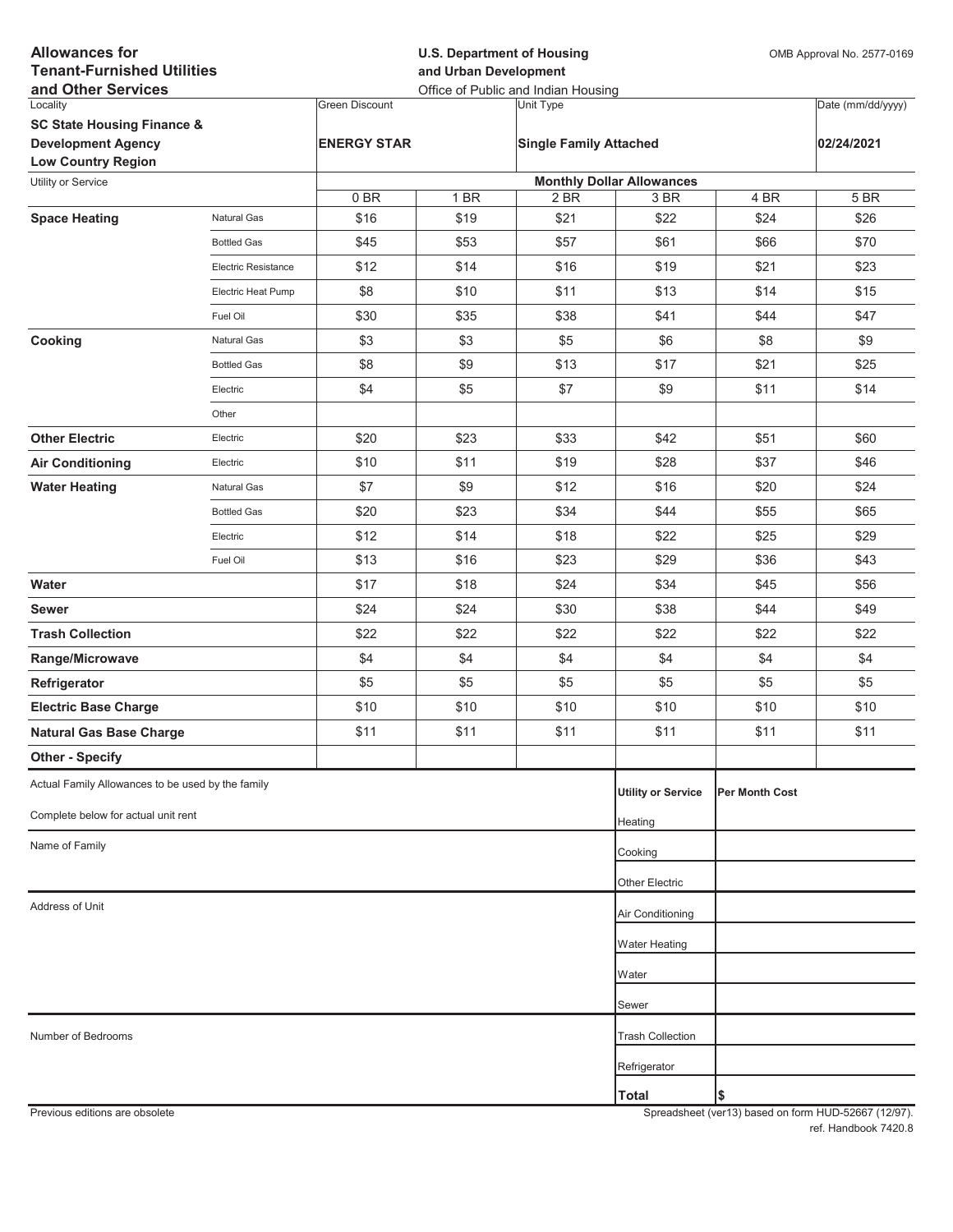| <b>Unit Type</b><br>Date (mm/dd/yyyy)<br>Locality<br><b>Green Discount</b><br><b>SC State Housing Finance &amp;</b><br><b>Development Agency</b><br>No<br>Lowrise Apartment (2 - 4 units)<br>02/24/2021<br><b>Low Country Region</b><br><b>Monthly Dollar Allowances</b><br>Utility or Service<br>0BR<br>1 BR<br>2 BR<br>4 BR<br>5 BR<br>3 BR<br>\$24<br><b>Space Heating</b><br>\$20<br>\$23<br>\$26<br>\$27<br>\$28<br>Natural Gas<br>\$53<br>\$63<br>\$67<br>\$70<br>\$74<br>\$77<br><b>Bottled Gas</b><br>\$14<br>\$17<br>\$20<br>\$22<br>\$25<br>\$28<br>Electric Resistance<br>\$12<br>\$15<br>\$18<br>\$19<br>\$11<br>\$16<br>Electric Heat Pump<br>\$42<br>\$44<br>\$47<br>\$51<br>\$35<br>\$49<br>Fuel Oil<br>\$3<br>\$4<br>\$6<br>\$7<br>\$9<br>\$11<br>Cooking<br>Natural Gas<br>\$11<br>\$16<br>\$9<br>\$20<br>\$25<br>\$30<br><b>Bottled Gas</b><br>\$6<br>\$5<br>\$9<br>\$11<br>\$14<br>\$17<br>Electric<br>Other<br><b>Other Electric</b><br>\$23<br>\$28<br>\$38<br>\$49<br>\$60<br>\$71<br>Electric<br>\$15<br>\$22<br>\$29<br><b>Air Conditioning</b><br>Electric<br>\$13<br>\$36<br>\$42<br>\$15<br><b>Water Heating</b><br>\$9<br>\$10<br>\$20<br>\$24<br>\$29<br>Natural Gas<br>\$41<br>\$54<br><b>Bottled Gas</b><br>\$24<br>\$29<br>\$67<br>\$80<br>\$14<br>\$17<br>\$22<br>\$26<br>\$31<br>\$36<br>Electric<br>Fuel Oil<br>\$16<br>\$19<br>\$27<br>\$36<br>\$44<br>\$53<br>\$24<br>Water<br>\$17<br>\$18<br>\$34<br>\$45<br>\$56<br>\$24<br>\$24<br>\$30<br>\$38<br>\$44<br>\$49<br><b>Sewer</b><br>\$22<br>\$22<br>\$22<br>\$22<br>\$22<br>\$22<br><b>Trash Collection</b><br>\$4<br>\$4<br>\$4<br>\$4<br>\$4<br>\$4<br>Range/Microwave<br>\$5<br>\$5<br>\$5<br>\$5<br>\$5<br>\$5<br>Refrigerator<br>\$10<br>\$10<br>\$10<br>\$10<br>\$10<br>\$10<br><b>Electric Base Charge</b><br>\$11<br><b>Natural Gas Base Charge</b><br>\$11<br>\$11<br>\$11<br>\$11<br>\$11<br><b>Other - Specify</b><br>Actual Family Allowances to be used by the family<br><b>Utility or Service</b><br>Per Month Cost<br>Complete below for actual unit rent<br>Heating<br>Name of Family<br>Cooking<br>Other Electric<br>Address of Unit<br>Air Conditioning<br>Water Heating<br>Water<br>Sewer<br>Number of Bedrooms<br><b>Trash Collection</b><br>Refrigerator<br>\$<br><b>Total</b> | <b>Allowances for</b><br><b>Tenant-Furnished Utilities</b><br>and Other Services |  | <b>U.S. Department of Housing</b><br>and Urban Development<br>Office of Public and Indian Housing |  |  |  | OMB Approval No. 2577-0169 |  |
|---------------------------------------------------------------------------------------------------------------------------------------------------------------------------------------------------------------------------------------------------------------------------------------------------------------------------------------------------------------------------------------------------------------------------------------------------------------------------------------------------------------------------------------------------------------------------------------------------------------------------------------------------------------------------------------------------------------------------------------------------------------------------------------------------------------------------------------------------------------------------------------------------------------------------------------------------------------------------------------------------------------------------------------------------------------------------------------------------------------------------------------------------------------------------------------------------------------------------------------------------------------------------------------------------------------------------------------------------------------------------------------------------------------------------------------------------------------------------------------------------------------------------------------------------------------------------------------------------------------------------------------------------------------------------------------------------------------------------------------------------------------------------------------------------------------------------------------------------------------------------------------------------------------------------------------------------------------------------------------------------------------------------------------------------------------------------------------------------------------------------------------------------------------------------------------------------------------------------------------------------------------------------------------------|----------------------------------------------------------------------------------|--|---------------------------------------------------------------------------------------------------|--|--|--|----------------------------|--|
|                                                                                                                                                                                                                                                                                                                                                                                                                                                                                                                                                                                                                                                                                                                                                                                                                                                                                                                                                                                                                                                                                                                                                                                                                                                                                                                                                                                                                                                                                                                                                                                                                                                                                                                                                                                                                                                                                                                                                                                                                                                                                                                                                                                                                                                                                             |                                                                                  |  |                                                                                                   |  |  |  |                            |  |
|                                                                                                                                                                                                                                                                                                                                                                                                                                                                                                                                                                                                                                                                                                                                                                                                                                                                                                                                                                                                                                                                                                                                                                                                                                                                                                                                                                                                                                                                                                                                                                                                                                                                                                                                                                                                                                                                                                                                                                                                                                                                                                                                                                                                                                                                                             |                                                                                  |  |                                                                                                   |  |  |  |                            |  |
|                                                                                                                                                                                                                                                                                                                                                                                                                                                                                                                                                                                                                                                                                                                                                                                                                                                                                                                                                                                                                                                                                                                                                                                                                                                                                                                                                                                                                                                                                                                                                                                                                                                                                                                                                                                                                                                                                                                                                                                                                                                                                                                                                                                                                                                                                             |                                                                                  |  |                                                                                                   |  |  |  |                            |  |
|                                                                                                                                                                                                                                                                                                                                                                                                                                                                                                                                                                                                                                                                                                                                                                                                                                                                                                                                                                                                                                                                                                                                                                                                                                                                                                                                                                                                                                                                                                                                                                                                                                                                                                                                                                                                                                                                                                                                                                                                                                                                                                                                                                                                                                                                                             |                                                                                  |  |                                                                                                   |  |  |  |                            |  |
|                                                                                                                                                                                                                                                                                                                                                                                                                                                                                                                                                                                                                                                                                                                                                                                                                                                                                                                                                                                                                                                                                                                                                                                                                                                                                                                                                                                                                                                                                                                                                                                                                                                                                                                                                                                                                                                                                                                                                                                                                                                                                                                                                                                                                                                                                             |                                                                                  |  |                                                                                                   |  |  |  |                            |  |
|                                                                                                                                                                                                                                                                                                                                                                                                                                                                                                                                                                                                                                                                                                                                                                                                                                                                                                                                                                                                                                                                                                                                                                                                                                                                                                                                                                                                                                                                                                                                                                                                                                                                                                                                                                                                                                                                                                                                                                                                                                                                                                                                                                                                                                                                                             |                                                                                  |  |                                                                                                   |  |  |  |                            |  |
|                                                                                                                                                                                                                                                                                                                                                                                                                                                                                                                                                                                                                                                                                                                                                                                                                                                                                                                                                                                                                                                                                                                                                                                                                                                                                                                                                                                                                                                                                                                                                                                                                                                                                                                                                                                                                                                                                                                                                                                                                                                                                                                                                                                                                                                                                             |                                                                                  |  |                                                                                                   |  |  |  |                            |  |
|                                                                                                                                                                                                                                                                                                                                                                                                                                                                                                                                                                                                                                                                                                                                                                                                                                                                                                                                                                                                                                                                                                                                                                                                                                                                                                                                                                                                                                                                                                                                                                                                                                                                                                                                                                                                                                                                                                                                                                                                                                                                                                                                                                                                                                                                                             |                                                                                  |  |                                                                                                   |  |  |  |                            |  |
|                                                                                                                                                                                                                                                                                                                                                                                                                                                                                                                                                                                                                                                                                                                                                                                                                                                                                                                                                                                                                                                                                                                                                                                                                                                                                                                                                                                                                                                                                                                                                                                                                                                                                                                                                                                                                                                                                                                                                                                                                                                                                                                                                                                                                                                                                             |                                                                                  |  |                                                                                                   |  |  |  |                            |  |
|                                                                                                                                                                                                                                                                                                                                                                                                                                                                                                                                                                                                                                                                                                                                                                                                                                                                                                                                                                                                                                                                                                                                                                                                                                                                                                                                                                                                                                                                                                                                                                                                                                                                                                                                                                                                                                                                                                                                                                                                                                                                                                                                                                                                                                                                                             |                                                                                  |  |                                                                                                   |  |  |  |                            |  |
|                                                                                                                                                                                                                                                                                                                                                                                                                                                                                                                                                                                                                                                                                                                                                                                                                                                                                                                                                                                                                                                                                                                                                                                                                                                                                                                                                                                                                                                                                                                                                                                                                                                                                                                                                                                                                                                                                                                                                                                                                                                                                                                                                                                                                                                                                             |                                                                                  |  |                                                                                                   |  |  |  |                            |  |
|                                                                                                                                                                                                                                                                                                                                                                                                                                                                                                                                                                                                                                                                                                                                                                                                                                                                                                                                                                                                                                                                                                                                                                                                                                                                                                                                                                                                                                                                                                                                                                                                                                                                                                                                                                                                                                                                                                                                                                                                                                                                                                                                                                                                                                                                                             |                                                                                  |  |                                                                                                   |  |  |  |                            |  |
|                                                                                                                                                                                                                                                                                                                                                                                                                                                                                                                                                                                                                                                                                                                                                                                                                                                                                                                                                                                                                                                                                                                                                                                                                                                                                                                                                                                                                                                                                                                                                                                                                                                                                                                                                                                                                                                                                                                                                                                                                                                                                                                                                                                                                                                                                             |                                                                                  |  |                                                                                                   |  |  |  |                            |  |
|                                                                                                                                                                                                                                                                                                                                                                                                                                                                                                                                                                                                                                                                                                                                                                                                                                                                                                                                                                                                                                                                                                                                                                                                                                                                                                                                                                                                                                                                                                                                                                                                                                                                                                                                                                                                                                                                                                                                                                                                                                                                                                                                                                                                                                                                                             |                                                                                  |  |                                                                                                   |  |  |  |                            |  |
|                                                                                                                                                                                                                                                                                                                                                                                                                                                                                                                                                                                                                                                                                                                                                                                                                                                                                                                                                                                                                                                                                                                                                                                                                                                                                                                                                                                                                                                                                                                                                                                                                                                                                                                                                                                                                                                                                                                                                                                                                                                                                                                                                                                                                                                                                             |                                                                                  |  |                                                                                                   |  |  |  |                            |  |
|                                                                                                                                                                                                                                                                                                                                                                                                                                                                                                                                                                                                                                                                                                                                                                                                                                                                                                                                                                                                                                                                                                                                                                                                                                                                                                                                                                                                                                                                                                                                                                                                                                                                                                                                                                                                                                                                                                                                                                                                                                                                                                                                                                                                                                                                                             |                                                                                  |  |                                                                                                   |  |  |  |                            |  |
|                                                                                                                                                                                                                                                                                                                                                                                                                                                                                                                                                                                                                                                                                                                                                                                                                                                                                                                                                                                                                                                                                                                                                                                                                                                                                                                                                                                                                                                                                                                                                                                                                                                                                                                                                                                                                                                                                                                                                                                                                                                                                                                                                                                                                                                                                             |                                                                                  |  |                                                                                                   |  |  |  |                            |  |
|                                                                                                                                                                                                                                                                                                                                                                                                                                                                                                                                                                                                                                                                                                                                                                                                                                                                                                                                                                                                                                                                                                                                                                                                                                                                                                                                                                                                                                                                                                                                                                                                                                                                                                                                                                                                                                                                                                                                                                                                                                                                                                                                                                                                                                                                                             |                                                                                  |  |                                                                                                   |  |  |  |                            |  |
|                                                                                                                                                                                                                                                                                                                                                                                                                                                                                                                                                                                                                                                                                                                                                                                                                                                                                                                                                                                                                                                                                                                                                                                                                                                                                                                                                                                                                                                                                                                                                                                                                                                                                                                                                                                                                                                                                                                                                                                                                                                                                                                                                                                                                                                                                             |                                                                                  |  |                                                                                                   |  |  |  |                            |  |
|                                                                                                                                                                                                                                                                                                                                                                                                                                                                                                                                                                                                                                                                                                                                                                                                                                                                                                                                                                                                                                                                                                                                                                                                                                                                                                                                                                                                                                                                                                                                                                                                                                                                                                                                                                                                                                                                                                                                                                                                                                                                                                                                                                                                                                                                                             |                                                                                  |  |                                                                                                   |  |  |  |                            |  |
|                                                                                                                                                                                                                                                                                                                                                                                                                                                                                                                                                                                                                                                                                                                                                                                                                                                                                                                                                                                                                                                                                                                                                                                                                                                                                                                                                                                                                                                                                                                                                                                                                                                                                                                                                                                                                                                                                                                                                                                                                                                                                                                                                                                                                                                                                             |                                                                                  |  |                                                                                                   |  |  |  |                            |  |
|                                                                                                                                                                                                                                                                                                                                                                                                                                                                                                                                                                                                                                                                                                                                                                                                                                                                                                                                                                                                                                                                                                                                                                                                                                                                                                                                                                                                                                                                                                                                                                                                                                                                                                                                                                                                                                                                                                                                                                                                                                                                                                                                                                                                                                                                                             |                                                                                  |  |                                                                                                   |  |  |  |                            |  |
|                                                                                                                                                                                                                                                                                                                                                                                                                                                                                                                                                                                                                                                                                                                                                                                                                                                                                                                                                                                                                                                                                                                                                                                                                                                                                                                                                                                                                                                                                                                                                                                                                                                                                                                                                                                                                                                                                                                                                                                                                                                                                                                                                                                                                                                                                             |                                                                                  |  |                                                                                                   |  |  |  |                            |  |
|                                                                                                                                                                                                                                                                                                                                                                                                                                                                                                                                                                                                                                                                                                                                                                                                                                                                                                                                                                                                                                                                                                                                                                                                                                                                                                                                                                                                                                                                                                                                                                                                                                                                                                                                                                                                                                                                                                                                                                                                                                                                                                                                                                                                                                                                                             |                                                                                  |  |                                                                                                   |  |  |  |                            |  |
|                                                                                                                                                                                                                                                                                                                                                                                                                                                                                                                                                                                                                                                                                                                                                                                                                                                                                                                                                                                                                                                                                                                                                                                                                                                                                                                                                                                                                                                                                                                                                                                                                                                                                                                                                                                                                                                                                                                                                                                                                                                                                                                                                                                                                                                                                             |                                                                                  |  |                                                                                                   |  |  |  |                            |  |
|                                                                                                                                                                                                                                                                                                                                                                                                                                                                                                                                                                                                                                                                                                                                                                                                                                                                                                                                                                                                                                                                                                                                                                                                                                                                                                                                                                                                                                                                                                                                                                                                                                                                                                                                                                                                                                                                                                                                                                                                                                                                                                                                                                                                                                                                                             |                                                                                  |  |                                                                                                   |  |  |  |                            |  |
|                                                                                                                                                                                                                                                                                                                                                                                                                                                                                                                                                                                                                                                                                                                                                                                                                                                                                                                                                                                                                                                                                                                                                                                                                                                                                                                                                                                                                                                                                                                                                                                                                                                                                                                                                                                                                                                                                                                                                                                                                                                                                                                                                                                                                                                                                             |                                                                                  |  |                                                                                                   |  |  |  |                            |  |
|                                                                                                                                                                                                                                                                                                                                                                                                                                                                                                                                                                                                                                                                                                                                                                                                                                                                                                                                                                                                                                                                                                                                                                                                                                                                                                                                                                                                                                                                                                                                                                                                                                                                                                                                                                                                                                                                                                                                                                                                                                                                                                                                                                                                                                                                                             |                                                                                  |  |                                                                                                   |  |  |  |                            |  |
|                                                                                                                                                                                                                                                                                                                                                                                                                                                                                                                                                                                                                                                                                                                                                                                                                                                                                                                                                                                                                                                                                                                                                                                                                                                                                                                                                                                                                                                                                                                                                                                                                                                                                                                                                                                                                                                                                                                                                                                                                                                                                                                                                                                                                                                                                             |                                                                                  |  |                                                                                                   |  |  |  |                            |  |
|                                                                                                                                                                                                                                                                                                                                                                                                                                                                                                                                                                                                                                                                                                                                                                                                                                                                                                                                                                                                                                                                                                                                                                                                                                                                                                                                                                                                                                                                                                                                                                                                                                                                                                                                                                                                                                                                                                                                                                                                                                                                                                                                                                                                                                                                                             |                                                                                  |  |                                                                                                   |  |  |  |                            |  |
|                                                                                                                                                                                                                                                                                                                                                                                                                                                                                                                                                                                                                                                                                                                                                                                                                                                                                                                                                                                                                                                                                                                                                                                                                                                                                                                                                                                                                                                                                                                                                                                                                                                                                                                                                                                                                                                                                                                                                                                                                                                                                                                                                                                                                                                                                             |                                                                                  |  |                                                                                                   |  |  |  |                            |  |
|                                                                                                                                                                                                                                                                                                                                                                                                                                                                                                                                                                                                                                                                                                                                                                                                                                                                                                                                                                                                                                                                                                                                                                                                                                                                                                                                                                                                                                                                                                                                                                                                                                                                                                                                                                                                                                                                                                                                                                                                                                                                                                                                                                                                                                                                                             |                                                                                  |  |                                                                                                   |  |  |  |                            |  |
|                                                                                                                                                                                                                                                                                                                                                                                                                                                                                                                                                                                                                                                                                                                                                                                                                                                                                                                                                                                                                                                                                                                                                                                                                                                                                                                                                                                                                                                                                                                                                                                                                                                                                                                                                                                                                                                                                                                                                                                                                                                                                                                                                                                                                                                                                             |                                                                                  |  |                                                                                                   |  |  |  |                            |  |
|                                                                                                                                                                                                                                                                                                                                                                                                                                                                                                                                                                                                                                                                                                                                                                                                                                                                                                                                                                                                                                                                                                                                                                                                                                                                                                                                                                                                                                                                                                                                                                                                                                                                                                                                                                                                                                                                                                                                                                                                                                                                                                                                                                                                                                                                                             |                                                                                  |  |                                                                                                   |  |  |  |                            |  |
|                                                                                                                                                                                                                                                                                                                                                                                                                                                                                                                                                                                                                                                                                                                                                                                                                                                                                                                                                                                                                                                                                                                                                                                                                                                                                                                                                                                                                                                                                                                                                                                                                                                                                                                                                                                                                                                                                                                                                                                                                                                                                                                                                                                                                                                                                             |                                                                                  |  |                                                                                                   |  |  |  |                            |  |
|                                                                                                                                                                                                                                                                                                                                                                                                                                                                                                                                                                                                                                                                                                                                                                                                                                                                                                                                                                                                                                                                                                                                                                                                                                                                                                                                                                                                                                                                                                                                                                                                                                                                                                                                                                                                                                                                                                                                                                                                                                                                                                                                                                                                                                                                                             |                                                                                  |  |                                                                                                   |  |  |  |                            |  |
|                                                                                                                                                                                                                                                                                                                                                                                                                                                                                                                                                                                                                                                                                                                                                                                                                                                                                                                                                                                                                                                                                                                                                                                                                                                                                                                                                                                                                                                                                                                                                                                                                                                                                                                                                                                                                                                                                                                                                                                                                                                                                                                                                                                                                                                                                             |                                                                                  |  |                                                                                                   |  |  |  |                            |  |
|                                                                                                                                                                                                                                                                                                                                                                                                                                                                                                                                                                                                                                                                                                                                                                                                                                                                                                                                                                                                                                                                                                                                                                                                                                                                                                                                                                                                                                                                                                                                                                                                                                                                                                                                                                                                                                                                                                                                                                                                                                                                                                                                                                                                                                                                                             |                                                                                  |  |                                                                                                   |  |  |  |                            |  |
|                                                                                                                                                                                                                                                                                                                                                                                                                                                                                                                                                                                                                                                                                                                                                                                                                                                                                                                                                                                                                                                                                                                                                                                                                                                                                                                                                                                                                                                                                                                                                                                                                                                                                                                                                                                                                                                                                                                                                                                                                                                                                                                                                                                                                                                                                             |                                                                                  |  |                                                                                                   |  |  |  |                            |  |
|                                                                                                                                                                                                                                                                                                                                                                                                                                                                                                                                                                                                                                                                                                                                                                                                                                                                                                                                                                                                                                                                                                                                                                                                                                                                                                                                                                                                                                                                                                                                                                                                                                                                                                                                                                                                                                                                                                                                                                                                                                                                                                                                                                                                                                                                                             |                                                                                  |  |                                                                                                   |  |  |  |                            |  |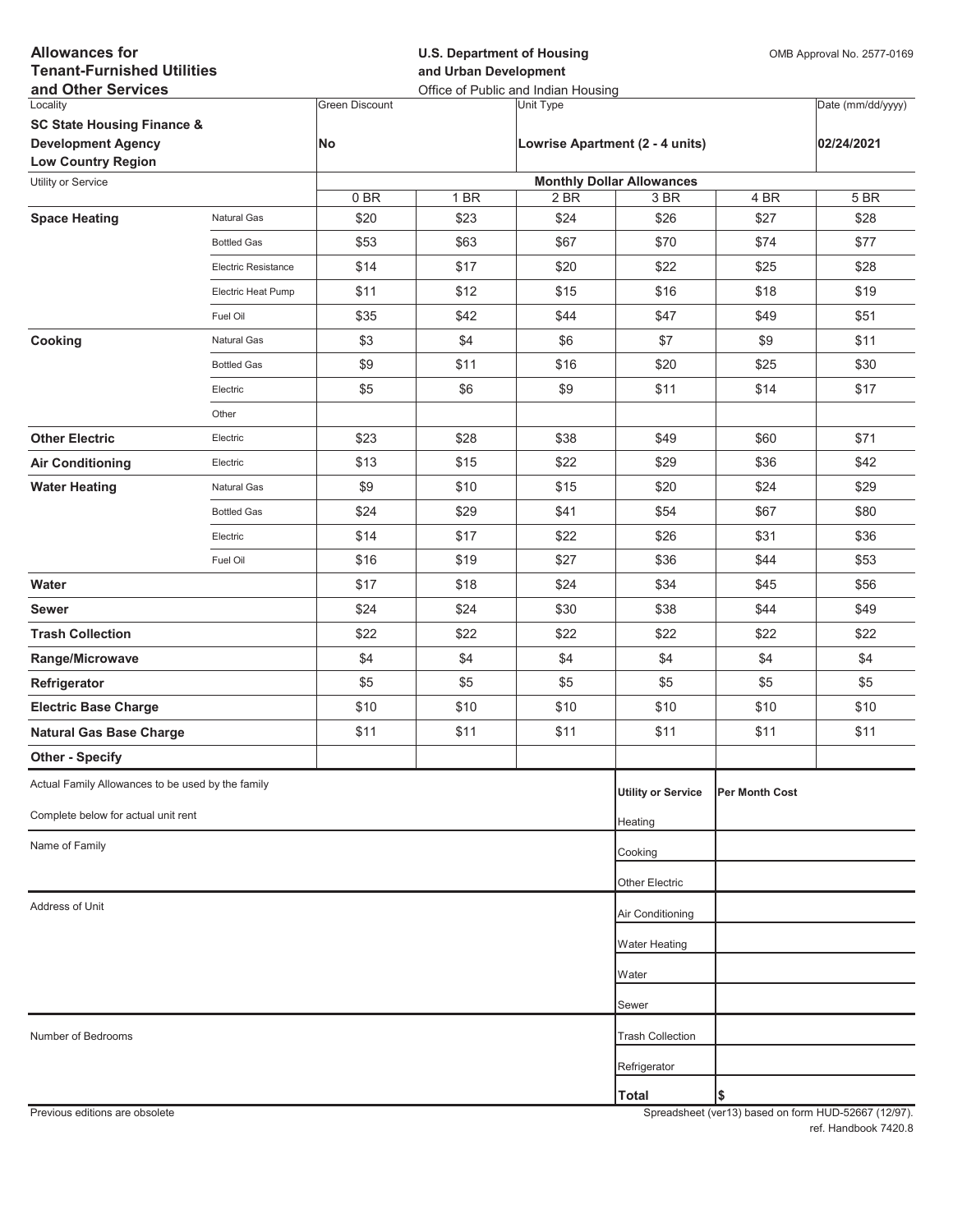| <b>Allowances for</b><br><b>Tenant-Furnished Utilities</b><br>and Other Services |                            |                       | <b>U.S. Department of Housing</b><br>and Urban Development<br>Office of Public and Indian Housing |                                 |                                  |                | OMB Approval No. 2577-0169 |
|----------------------------------------------------------------------------------|----------------------------|-----------------------|---------------------------------------------------------------------------------------------------|---------------------------------|----------------------------------|----------------|----------------------------|
| Locality                                                                         |                            | <b>Green Discount</b> |                                                                                                   | Unit Type                       |                                  |                | Date (mm/dd/yyyy)          |
| <b>SC State Housing Finance &amp;</b>                                            |                            |                       |                                                                                                   |                                 |                                  |                |                            |
| <b>Development Agency</b><br><b>Low Country Region</b>                           |                            | <b>ENERGY STAR</b>    |                                                                                                   | Lowrise Apartment (2 - 4 units) |                                  |                | 02/24/2021                 |
| Utility or Service                                                               |                            |                       |                                                                                                   |                                 | <b>Monthly Dollar Allowances</b> |                |                            |
|                                                                                  |                            | 0BR                   | 1 BR                                                                                              | 2 BR                            | 3 BR                             | 4 BR           | 5 BR                       |
| <b>Space Heating</b>                                                             | Natural Gas                | \$16                  | \$19                                                                                              | \$20                            | \$21                             | \$22           | \$23                       |
|                                                                                  | <b>Bottled Gas</b>         | \$44                  | \$52                                                                                              | \$55                            | \$58                             | \$60           | \$63                       |
|                                                                                  | <b>Electric Resistance</b> | \$12                  | \$14                                                                                              | \$16                            | \$19                             | \$21           | \$23                       |
|                                                                                  | Electric Heat Pump         | \$9                   | \$10                                                                                              | \$12                            | \$13                             | \$15           | \$16                       |
|                                                                                  | Fuel Oil                   | \$29                  | \$34                                                                                              | \$36                            | \$38                             | \$40           | \$42                       |
| Cooking                                                                          | Natural Gas                | \$3                   | \$3                                                                                               | \$5                             | \$6                              | \$8            | \$9                        |
|                                                                                  | <b>Bottled Gas</b>         | \$8                   | \$9                                                                                               | \$13                            | \$17                             | \$21           | \$25                       |
|                                                                                  | Electric                   | \$4                   | \$5                                                                                               | \$7                             | \$9                              | \$11           | \$14                       |
|                                                                                  | Other                      |                       |                                                                                                   |                                 |                                  |                |                            |
| <b>Other Electric</b>                                                            | Electric                   | \$19                  | \$23                                                                                              | \$31                            | \$40                             | \$49           | \$58                       |
| <b>Air Conditioning</b>                                                          | Electric                   | \$11                  | \$12                                                                                              | \$18                            | \$23                             | \$29           | \$35                       |
| <b>Water Heating</b>                                                             | Natural Gas                | \$7                   | \$9                                                                                               | \$12                            | \$16                             | \$20           | \$24                       |
|                                                                                  | <b>Bottled Gas</b>         | \$20                  | \$23                                                                                              | \$34                            | \$44                             | \$55           | \$65                       |
|                                                                                  | Electric                   | \$12                  | \$14                                                                                              | \$18                            | \$22                             | \$25           | \$29                       |
|                                                                                  | Fuel Oil                   | \$13                  | \$16                                                                                              | \$23                            | \$29                             | \$36           | \$43                       |
| Water                                                                            |                            | \$17                  | \$18                                                                                              | \$24                            | \$34                             | \$45           | \$56                       |
| <b>Sewer</b>                                                                     |                            | \$24                  | \$24                                                                                              | \$30                            | \$38                             | \$44           | \$49                       |
| <b>Trash Collection</b>                                                          |                            | \$22                  | \$22                                                                                              | \$22                            | \$22                             | \$22           | \$22                       |
| Range/Microwave                                                                  |                            | \$4                   | \$4                                                                                               | \$4                             | \$4                              | \$4            | \$4                        |
| Refrigerator                                                                     |                            | \$5                   | \$5                                                                                               | \$5                             | \$5                              | \$5            | \$5                        |
| <b>Electric Base Charge</b>                                                      |                            | \$10                  | \$10                                                                                              | \$10                            | \$10                             | \$10           | \$10                       |
| <b>Natural Gas Base Charge</b>                                                   |                            | \$11                  | \$11                                                                                              | \$11                            | \$11                             | \$11           | \$11                       |
| <b>Other - Specify</b>                                                           |                            |                       |                                                                                                   |                                 |                                  |                |                            |
| Actual Family Allowances to be used by the family                                |                            |                       |                                                                                                   |                                 | <b>Utility or Service</b>        | Per Month Cost |                            |
| Complete below for actual unit rent                                              |                            |                       |                                                                                                   |                                 | Heating                          |                |                            |
| Name of Family                                                                   |                            |                       |                                                                                                   |                                 | Cooking                          |                |                            |
|                                                                                  |                            |                       |                                                                                                   |                                 | Other Electric                   |                |                            |
| Address of Unit                                                                  |                            |                       |                                                                                                   |                                 | Air Conditioning                 |                |                            |
|                                                                                  |                            |                       |                                                                                                   |                                 | <b>Water Heating</b>             |                |                            |
|                                                                                  |                            |                       |                                                                                                   |                                 | Water                            |                |                            |
|                                                                                  |                            |                       |                                                                                                   |                                 | Sewer                            |                |                            |
| Number of Bedrooms                                                               |                            |                       |                                                                                                   |                                 | <b>Trash Collection</b>          |                |                            |
|                                                                                  |                            |                       |                                                                                                   |                                 | Refrigerator                     |                |                            |
|                                                                                  |                            |                       |                                                                                                   |                                 | <b>Total</b>                     | \$             |                            |
|                                                                                  |                            |                       |                                                                                                   |                                 |                                  |                |                            |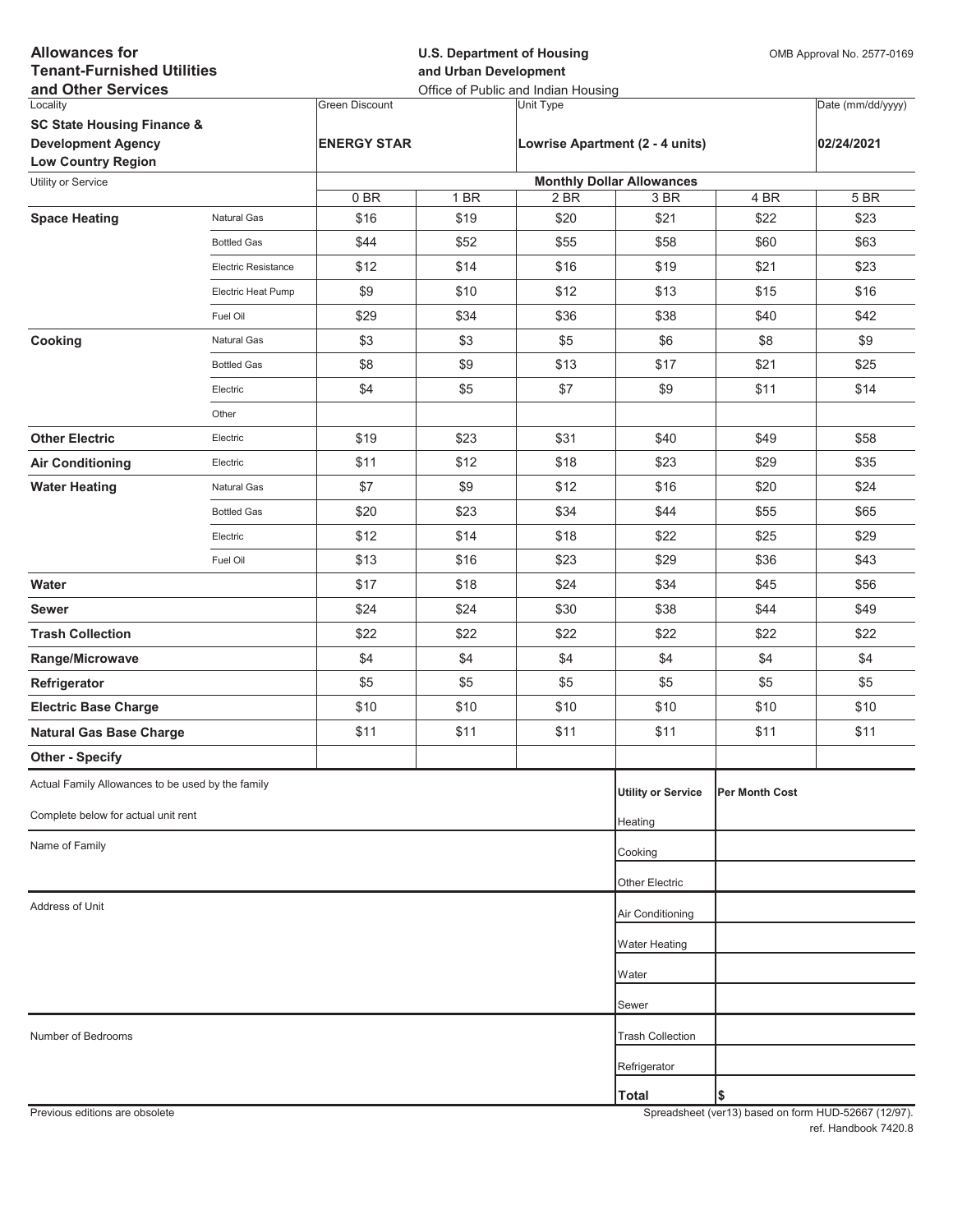| <b>Allowances for</b><br><b>Tenant-Furnished Utilities</b><br>and Other Services |                     | <b>U.S. Department of Housing</b><br>and Urban Development<br>Office of Public and Indian Housing |      |                  |                                          | OMB Approval No. 2577-0169 |                   |
|----------------------------------------------------------------------------------|---------------------|---------------------------------------------------------------------------------------------------|------|------------------|------------------------------------------|----------------------------|-------------------|
| Locality                                                                         |                     | <b>Green Discount</b>                                                                             |      | <b>Unit Type</b> |                                          |                            | Date (mm/dd/yyyy) |
| <b>SC State Housing Finance &amp;</b>                                            |                     |                                                                                                   |      |                  |                                          |                            |                   |
| <b>Development Agency</b>                                                        |                     | <b>No</b>                                                                                         |      |                  | Larger Apartment Bldgs. (5+ units)       |                            | 02/24/2021        |
| <b>Low Country Region</b>                                                        |                     |                                                                                                   |      |                  |                                          |                            |                   |
| Utility or Service                                                               |                     | 0BR                                                                                               | 1 BR | 2 BR             | <b>Monthly Dollar Allowances</b><br>3 BR | 4 BR                       | 5 BR              |
| <b>Space Heating</b>                                                             | Natural Gas         | \$14                                                                                              | \$17 | \$19             | \$20                                     | \$22                       | \$24              |
|                                                                                  | <b>Bottled Gas</b>  | \$39                                                                                              | \$46 | \$51             | \$55                                     | \$60                       | \$64              |
|                                                                                  | Electric Resistance | \$10                                                                                              | \$11 | \$14             | \$16                                     | \$18                       | \$21              |
|                                                                                  | Electric Heat Pump  | \$8                                                                                               | \$10 | \$11             | \$13                                     | \$14                       | \$15              |
|                                                                                  | Fuel Oil            | \$26                                                                                              | \$31 | \$34             | \$37                                     | \$40                       | \$43              |
| Cooking                                                                          | Natural Gas         | \$3                                                                                               | \$4  | \$6              | \$7                                      | \$9                        | \$11              |
|                                                                                  | <b>Bottled Gas</b>  | \$9                                                                                               | \$11 | \$16             | \$20                                     | \$25                       | \$30              |
|                                                                                  | Electric            | \$5                                                                                               | \$6  | \$9              | \$11                                     | \$14                       | \$17              |
|                                                                                  | Other               |                                                                                                   |      |                  |                                          |                            |                   |
| <b>Other Electric</b>                                                            | Electric            | \$19                                                                                              | \$23 | \$31             | \$40                                     | \$49                       | \$58              |
| <b>Air Conditioning</b>                                                          | Electric            | \$12                                                                                              | \$14 | \$19             | \$25                                     | \$32                       | \$38              |
| <b>Water Heating</b>                                                             | Natural Gas         | \$7                                                                                               | \$8  | \$12             | \$16                                     | \$20                       | \$23              |
|                                                                                  | <b>Bottled Gas</b>  | \$19                                                                                              | \$23 | \$33             | \$43                                     | \$54                       | \$64              |
|                                                                                  | Electric            | \$12                                                                                              | \$14 | \$17             | \$21                                     | \$25                       | \$29              |
|                                                                                  | Fuel Oil            | \$13                                                                                              | \$15 | \$22             | \$29                                     | \$35                       | \$42              |
| Water                                                                            |                     | \$17                                                                                              | \$18 | \$24             | \$34                                     | \$45                       | \$56              |
| <b>Sewer</b>                                                                     |                     | \$24                                                                                              | \$24 | \$30             | \$38                                     | \$44                       | \$49              |
| <b>Trash Collection</b>                                                          |                     | \$22                                                                                              | \$22 | \$22             | \$22                                     | \$22                       | \$22              |
| Range/Microwave                                                                  |                     | \$4                                                                                               | \$4  | \$4              | \$4                                      | \$4                        | \$4               |
| Refrigerator                                                                     |                     | \$5                                                                                               | \$5  | \$5              | \$5                                      | \$5                        | \$5               |
| <b>Electric Base Charge</b>                                                      |                     | \$10                                                                                              | \$10 | \$10             | \$10                                     | \$10                       | \$10              |
| <b>Natural Gas Base Charge</b>                                                   |                     | \$11                                                                                              | \$11 | \$11             | \$11                                     | \$11                       | \$11              |
| <b>Other - Specify</b>                                                           |                     |                                                                                                   |      |                  |                                          |                            |                   |
| Actual Family Allowances to be used by the family                                |                     |                                                                                                   |      |                  | <b>Utility or Service</b>                | Per Month Cost             |                   |
| Complete below for actual unit rent                                              |                     |                                                                                                   |      |                  | Heating                                  |                            |                   |
| Name of Family                                                                   |                     |                                                                                                   |      |                  | Cooking                                  |                            |                   |
|                                                                                  |                     |                                                                                                   |      |                  | Other Electric                           |                            |                   |
| Address of Unit                                                                  |                     |                                                                                                   |      |                  | Air Conditioning                         |                            |                   |
|                                                                                  |                     |                                                                                                   |      |                  | <b>Water Heating</b>                     |                            |                   |
|                                                                                  |                     |                                                                                                   |      |                  |                                          |                            |                   |
|                                                                                  |                     |                                                                                                   |      |                  | Water                                    |                            |                   |
|                                                                                  |                     |                                                                                                   |      |                  | Sewer                                    |                            |                   |
| Number of Bedrooms                                                               |                     |                                                                                                   |      |                  | <b>Trash Collection</b>                  |                            |                   |
|                                                                                  |                     |                                                                                                   |      |                  | Refrigerator                             |                            |                   |
|                                                                                  |                     |                                                                                                   |      |                  | <b>Total</b>                             | \$                         |                   |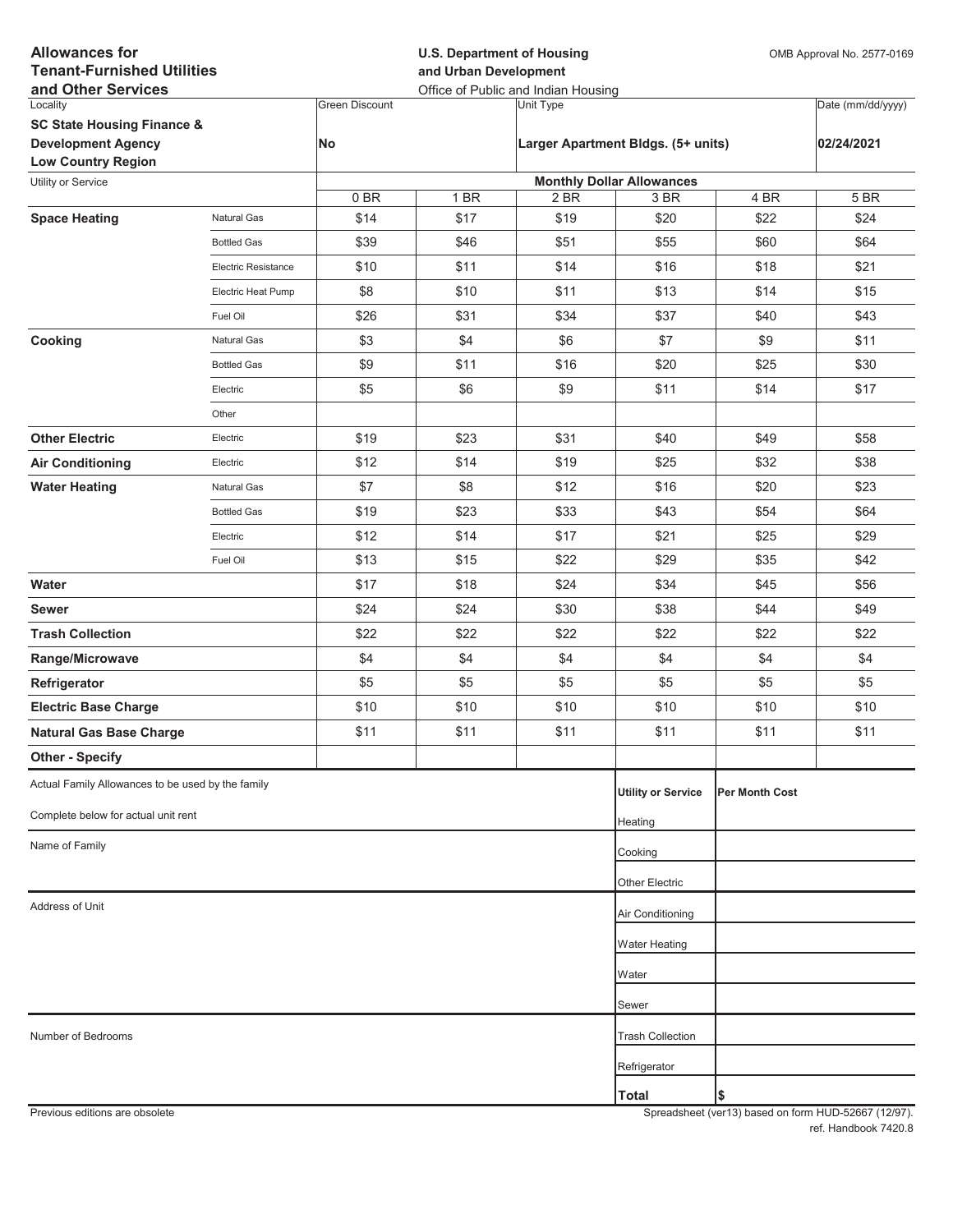| <b>Allowances for</b><br><b>Tenant-Furnished Utilities</b><br>and Other Services |                            |                       | <b>U.S. Department of Housing</b><br>and Urban Development<br>Office of Public and Indian Housing |           | OMB Approval No. 2577-0169         |                |                   |
|----------------------------------------------------------------------------------|----------------------------|-----------------------|---------------------------------------------------------------------------------------------------|-----------|------------------------------------|----------------|-------------------|
| Locality                                                                         |                            | <b>Green Discount</b> |                                                                                                   | Unit Type |                                    |                | Date (mm/dd/yyyy) |
| <b>SC State Housing Finance &amp;</b>                                            |                            |                       |                                                                                                   |           |                                    |                |                   |
| <b>Development Agency</b><br><b>Low Country Region</b>                           |                            | <b>ENERGY STAR</b>    |                                                                                                   |           | Larger Apartment Bldgs. (5+ units) |                | 02/24/2021        |
| Utility or Service                                                               |                            |                       |                                                                                                   |           | <b>Monthly Dollar Allowances</b>   |                |                   |
|                                                                                  |                            | 0BR                   | 1 BR                                                                                              | 2 BR      | 3 BR                               | 4 BR           | 5 BR              |
| <b>Space Heating</b>                                                             | Natural Gas                | \$12                  | \$14                                                                                              | \$15      | \$17                               | \$18           | \$19              |
|                                                                                  | <b>Bottled Gas</b>         | \$32                  | \$38                                                                                              | \$42      | \$45                               | \$49           | \$53              |
|                                                                                  | <b>Electric Resistance</b> | \$8                   | \$9                                                                                               | \$11      | \$13                               | \$15           | \$17              |
|                                                                                  | Electric Heat Pump         | \$7                   | \$8                                                                                               | \$9       | \$11                               | \$12           | \$13              |
|                                                                                  | Fuel Oil                   | \$21                  | \$25                                                                                              | \$28      | \$30                               | \$33           | \$35              |
| Cooking                                                                          | Natural Gas                | \$3                   | \$3                                                                                               | \$5       | \$6                                | \$8            | \$9               |
|                                                                                  | <b>Bottled Gas</b>         | \$8                   | \$9                                                                                               | \$13      | \$17                               | \$21           | \$25              |
|                                                                                  | Electric                   | \$4                   | \$5                                                                                               | \$7       | \$9                                | \$11           | \$14              |
|                                                                                  | Other                      |                       |                                                                                                   |           |                                    |                |                   |
| <b>Other Electric</b>                                                            | Electric                   | \$16                  | \$18                                                                                              | \$26      | \$33                               | \$40           | \$47              |
| <b>Air Conditioning</b>                                                          | Electric                   | \$10                  | \$11                                                                                              | \$16      | \$20                               | \$25           | \$30              |
| <b>Water Heating</b>                                                             | Natural Gas                | \$6                   | \$7                                                                                               | \$10      | \$13                               | \$16           | \$19              |
|                                                                                  | <b>Bottled Gas</b>         | \$16                  | \$19                                                                                              | \$27      | \$36                               | \$44           | \$52              |
|                                                                                  | Electric                   | \$9                   | \$11                                                                                              | \$14      | \$17                               | \$20           | \$23              |
|                                                                                  | Fuel Oil                   | \$11                  | \$12                                                                                              | \$18      | \$24                               | \$29           | \$35              |
| Water                                                                            |                            | \$17                  | \$18                                                                                              | \$24      | \$34                               | \$45           | \$56              |
| <b>Sewer</b>                                                                     |                            | \$24                  | \$24                                                                                              | \$30      | \$38                               | \$44           | \$49              |
| <b>Trash Collection</b>                                                          |                            | \$22                  | \$22                                                                                              | \$22      | \$22                               | \$22           | \$22              |
| Range/Microwave                                                                  |                            | \$4                   | \$4                                                                                               | \$4       | \$4                                | \$4            | \$4               |
| Refrigerator                                                                     |                            | \$5                   | \$5                                                                                               | \$5       | \$5                                | \$5            | \$5               |
| <b>Electric Base Charge</b>                                                      |                            | \$10                  | \$10                                                                                              | \$10      | \$10                               | \$10           | \$10              |
| <b>Natural Gas Base Charge</b>                                                   |                            | \$11                  | \$11                                                                                              | \$11      | \$11                               | \$11           | \$11              |
| <b>Other - Specify</b>                                                           |                            |                       |                                                                                                   |           |                                    |                |                   |
| Actual Family Allowances to be used by the family                                |                            |                       |                                                                                                   |           | <b>Utility or Service</b>          | Per Month Cost |                   |
| Complete below for actual unit rent                                              |                            |                       |                                                                                                   |           | Heating                            |                |                   |
| Name of Family                                                                   |                            |                       |                                                                                                   |           | Cooking                            |                |                   |
|                                                                                  |                            |                       |                                                                                                   |           | Other Electric                     |                |                   |
| Address of Unit                                                                  |                            |                       |                                                                                                   |           | Air Conditioning                   |                |                   |
|                                                                                  |                            |                       |                                                                                                   |           |                                    |                |                   |
|                                                                                  |                            |                       |                                                                                                   |           | <b>Water Heating</b>               |                |                   |
|                                                                                  |                            |                       |                                                                                                   |           | Water                              |                |                   |
|                                                                                  |                            |                       |                                                                                                   |           | Sewer                              |                |                   |
| Number of Bedrooms                                                               |                            |                       |                                                                                                   |           | <b>Trash Collection</b>            |                |                   |
|                                                                                  |                            |                       |                                                                                                   |           | Refrigerator                       |                |                   |
|                                                                                  |                            |                       |                                                                                                   |           | <b>Total</b>                       | \$             |                   |